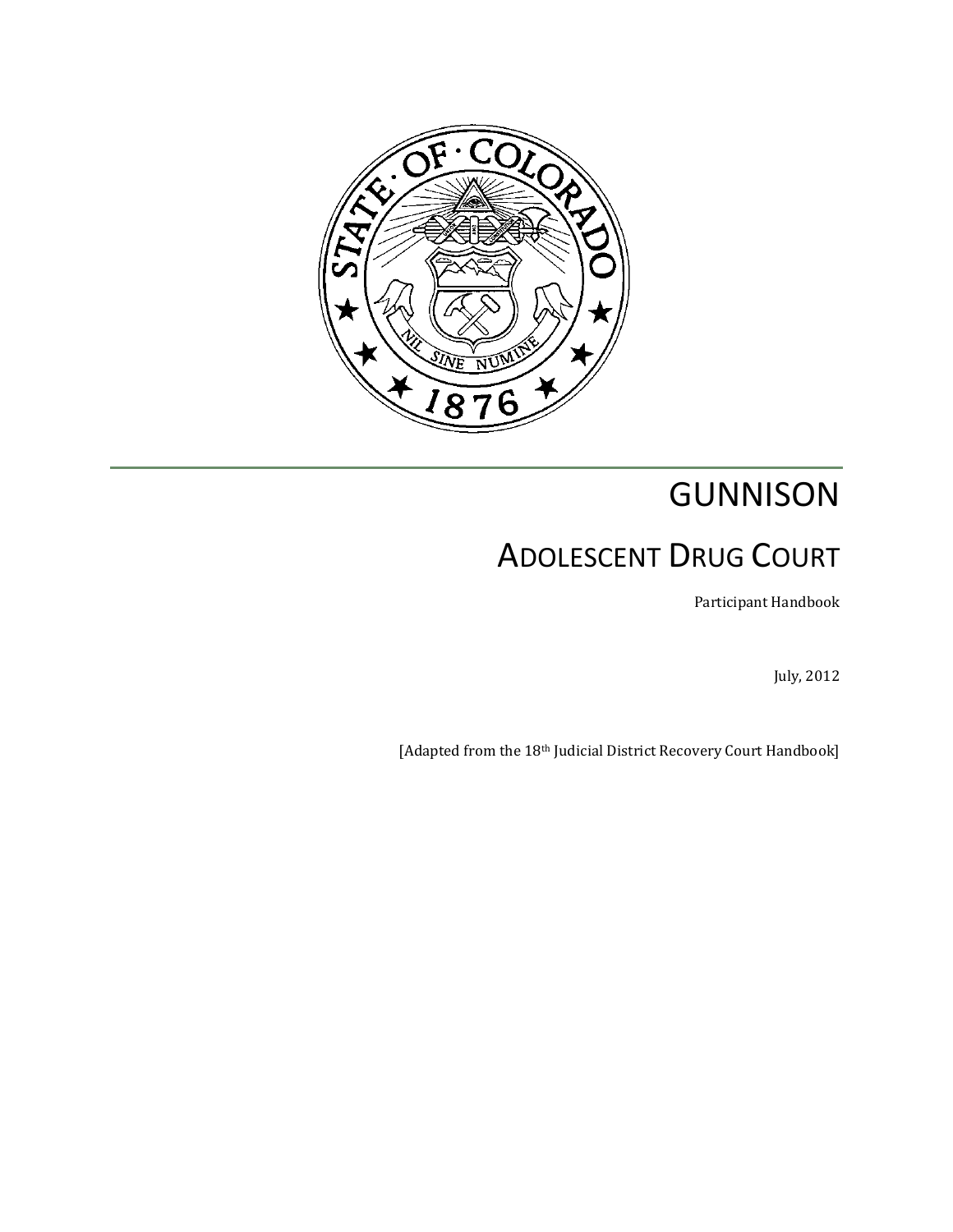## **DEAR ADOLESCENT DRUG COURT PARTICIPANT:**

Welcome to the 7th Judicial District Adolescent Drug Court Program. This Handbook is designed to provide you with the information you need to be successful in the program. It will serve as a valuable resource during your involvement with the program. Please read through the handbook carefully.

The mission of the Adolescent Drug Court Program is "to reduce juvenile crime and substance abuse by diverting adolescents to a court-managed treatment program which holds them accountable and emphasizes personal responsibility."

The Adolescent Drug Court (ADC) program is a voluntary program that takes approximately 9 months to complete. As a participant in the ADC, you are expected to comply with the following:

- 1) Any instructions given to you by the Judge in Court
- 2) The Terms and Conditions of your probation
- 3) The Adolescent Drug Court Contract you signed
- 4) The rules outlined in this handbook
- 5) Submit drug tests on a regular basis
- 6) The individualized case plan developed by your Treatment Team and Probation Officer
- 7) Useful Public Service ordered by the Judge
- 8) Participation in a form of continued education

We are committed to your recovery. That means that we will reinforce your strengths and positive changes, support you during difficult times and sanction behaviors that interfere with your recovery.

We are excited to partner with you in this journey. Please let us know how we can better serve you and other participants. The Adolescent Drug Court will only get better with your feedback.

*Welcome to Adolescent Drug Court and Good Luck!*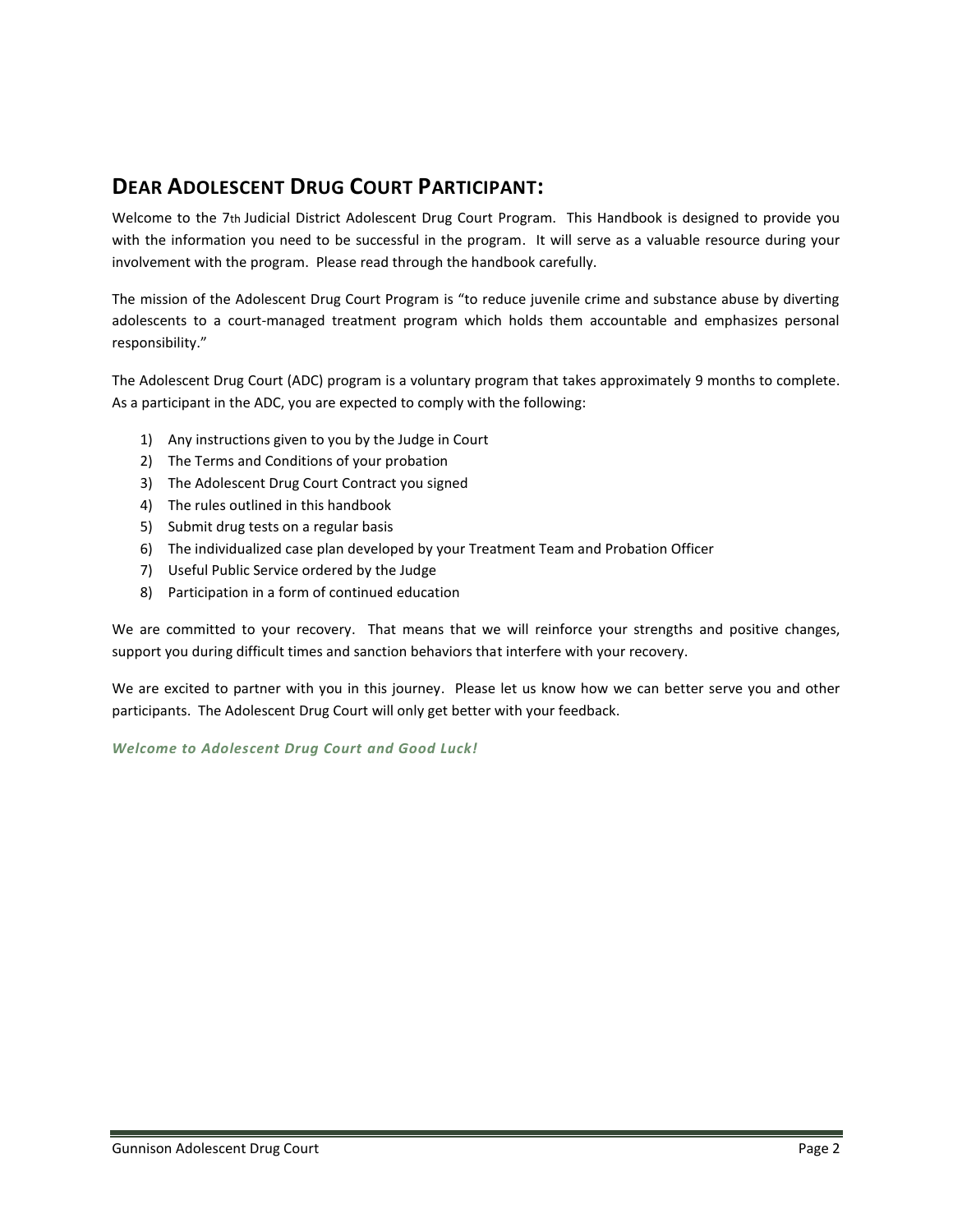## CONGRATULATIONS!

Entering the Adolescent Drug Court Program is a monumental first step in recognizing you have been abusing substances and you are ready to make a change.

**There is hope!** You are not alone. The ADC Team is here to support you. We will provide you with tools that will help you make the necessary changes to be active in recovery. We will connect you with resources to help you along your journey. You will move forward, one minute, one hour and one day at a time. **Your future is waiting!**

You will face many challenges in the coming months. The journey you are beginning has the potential to change your life. Your commitment to staying clean and sober will help you succeed in accomplishing your dreams. Good Luck!

The Adolescent Drug Court will provide you with the following tools that will be used to help you be successful. As you progress through treatment, you will become more familiar with these tools and how to use them to your advantage as you move toward a drug-free and alcohol-free lifestyle.

- Incentives and sanctions
- Accountability through court reviews
- **Assignments**
- **•** Drug Testing
- Meetings with your treatment provider
- Daily sober living activities and/or support groups

#### *Placing value in these things will help combat addiction\*:*

- $\checkmark$  **ACHIEVEMENT** —accomplishing constructive and socially valued goals, such as participating in athletics, being involved in your community, getting an education, succeeding at work, or providing for your family
- *CONSCIOUSNESS* —being alert, awake, and aware of your surroundings; using your mind to make sense out of your life and experience
- $\checkmark$  ACTIVITY being energetic in daily life and engaged in the world around you
- $\checkmark$  **HEALTH** —eating well, exercising, getting health care, and choosing an overall healthy lifestyle
- $\checkmark$  **RESPONSIBILITY** —fulfilling your commitments, as well as your obligations to the court
- *SELF-RESPECT* —caring for and about yourself and, by extension, all people
- *COMMUNITY* —being involved in the communities of which you are part (your town, school, work organization, religious group, neighborhood, political party) and contributing to the welfare of these groups—and the larger world

*\* Obtained from: http://www.peele.net/7tools/7tools\_chapter1.html)*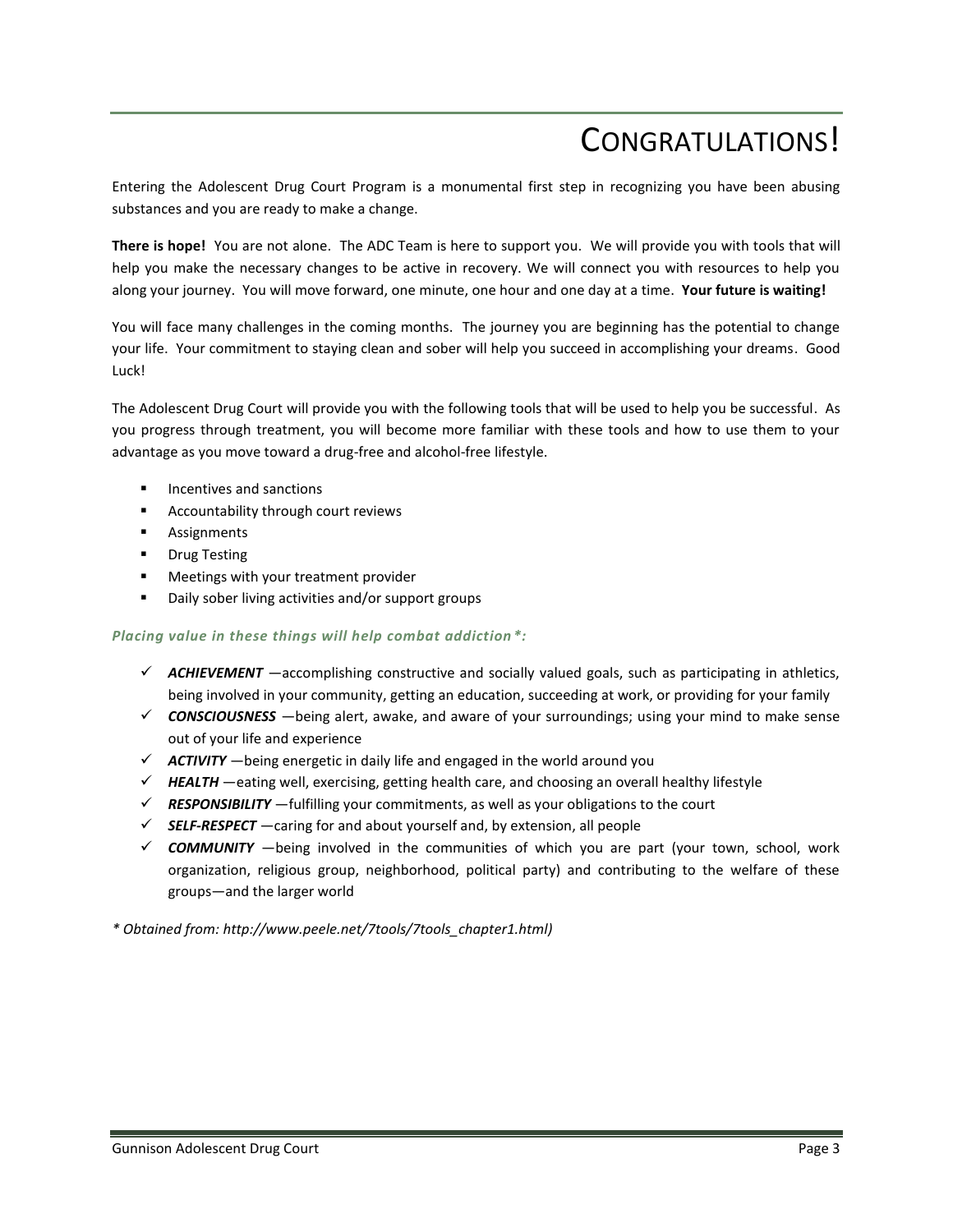## TEAM MEMBERS

*Judge J. Steven Patrick Deputy District Attorney Adolescent Drug Court Coordinator Probation Officer Addiction Counselor Gunnison Police Department, Gunnison County Sherriff's Office Gunnison School District Counselor Gunnison County Juvenile Services Department of Health and Human Services*

*The Judge:* Judge Patrick makes all final decisions about your participation and progress in the program. These decisions will be based on information provided by other team members in meetings held before every court appearance.

*Deputy District Attorney***:** Representative for the people of the 7th Judicial District.

*Adolescent Drug Court Coordinator***:** Works with the Judge, probation officers, and treatment providers in overseeing the program's operations. The coordinator also works with other community agencies (such as housing programs and medical providers) to ensure clients have the resources they need to be successful in the program.

*Probation Officer***:** Your probation officer is your primary contact person, and is also the primary source of information to the ADC team regarding your compliance and progress in the program.

*Addiction Counselor***:** Participants will receive individualized drug and alcohol treatment. The private treatment provider provides the court with timely information regarding participant progress.

*Police Department and Sheriff's Department:* Will assist the court in ensuring compliance with the program and community safety.

*Gunnison School District Counselor:* Represents the Gunnison school district, provides knowledge about academic programs and information about the participant's performance if they are enrolled at the high school.

*Gunnison County Juvenile Services:* Represents Gunnison County, provides knowledge about available resources and programs.

*Department of Health and Human Services:* Case worker has experience in dealing with families and responding to emergency situations.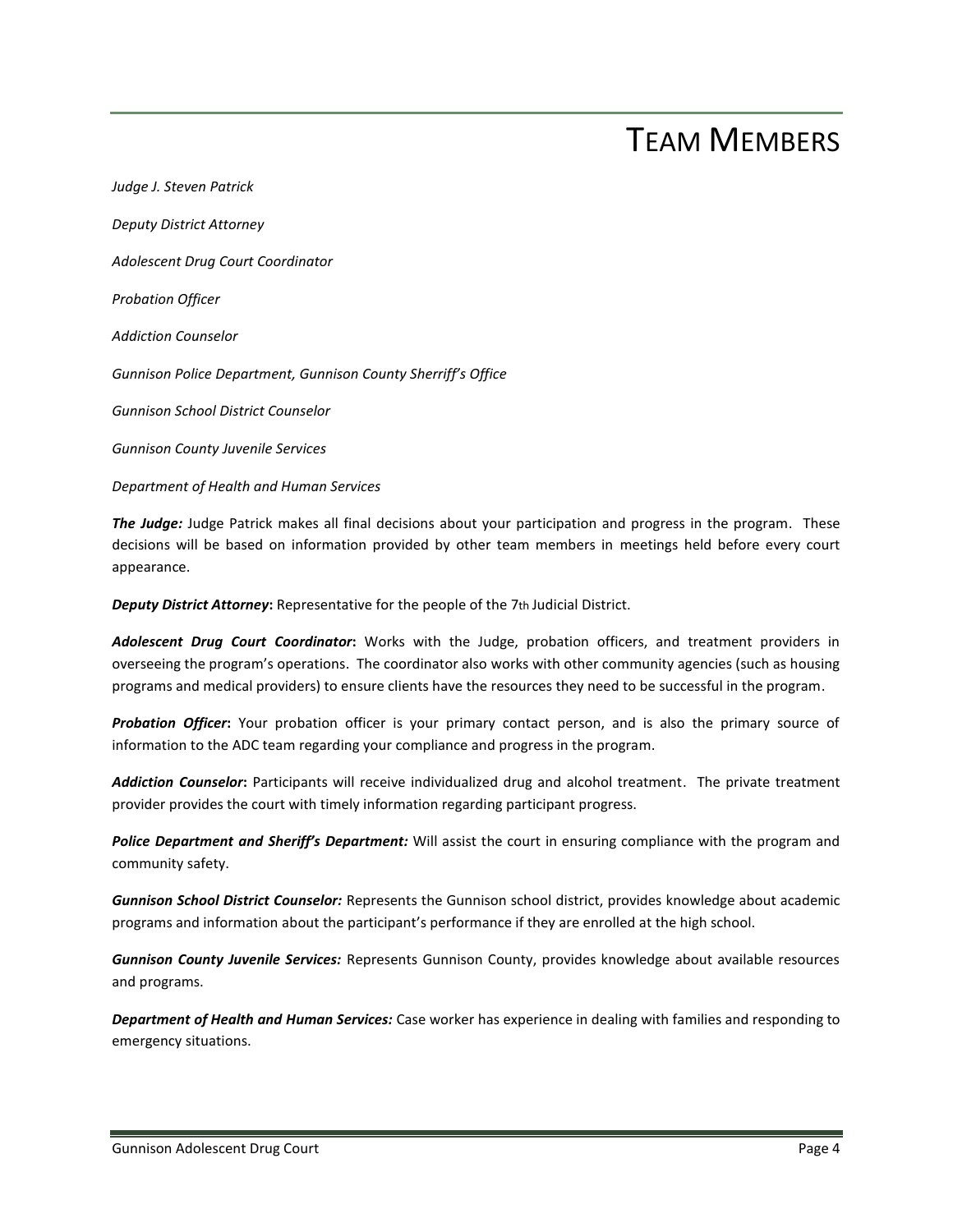## ADOLESCENT DRUG COURT TEAM MEMBERS

#### *J. Steven Patrick*

*District Judge, 7th Judicial District* (970) 641-3500 Fax: (970) 641-6876

*Doug Hanshaw Problem Solving Court Coordinator* (970) 252-4365 Fax: (970) 252-4391 [doug.hanshaw@judicial.state.co.us](mailto:doug.hanshaw@judicial.state.co.us)

*Kristopher Bornhoft Probation Officer*

(970) 641-0695 ext 423 Fax: (970) 641-6876 [kristopher.bornhoft@judicial.state.co.us](mailto:kristopher.bornhoft@judicial.state.co.us)

*Heather Peterson, MA*

*Substance Abuse Counselor Center for Mental Health* (970) 641-0229 Fax: (970) 641-2949 [hpeterson@centermh.org](mailto:hpeterson@centermh.org)

*Jessica Waggoner District Attorney* (970) 641-5138 Fax: (970) 641-7697 [jessica.waggoner@co7da.org](mailto:jessica.waggoner@co7da.org)

### *Gary Wren*

*Gunnison Alternative Services* (970) 641-6876 Fax: (970) 642-7335 [gwren@gunnisoncounty.org](mailto:gwren@gunnisoncounty.org)

*Janet Reinman Gunnison County Juvenile Services* 970) 641-7902 [jreinman@gunnisoncounty.org](mailto:jreinman@gunnisoncounty.org)

*Rob Whiting Gunnison Police Department* (970) 641-8000 Fax: (970) 641-8053 [rob@cityofgunnison-co.gov.](mailto:rob@cityofgunnison-co.gov)

*Betsy Holena Department of Health and Human Services* (970) 641-7644 [Elizabeth.holena@state.co.us](mailto:Elizabeth.holena@state.co.us)

*Mike Casey Gunnison High School* (970) 641-7700 Fax: (970) 641-7708 [MCasey@gunnisonschools.net](mailto:MCasey@gunnisonschools.net)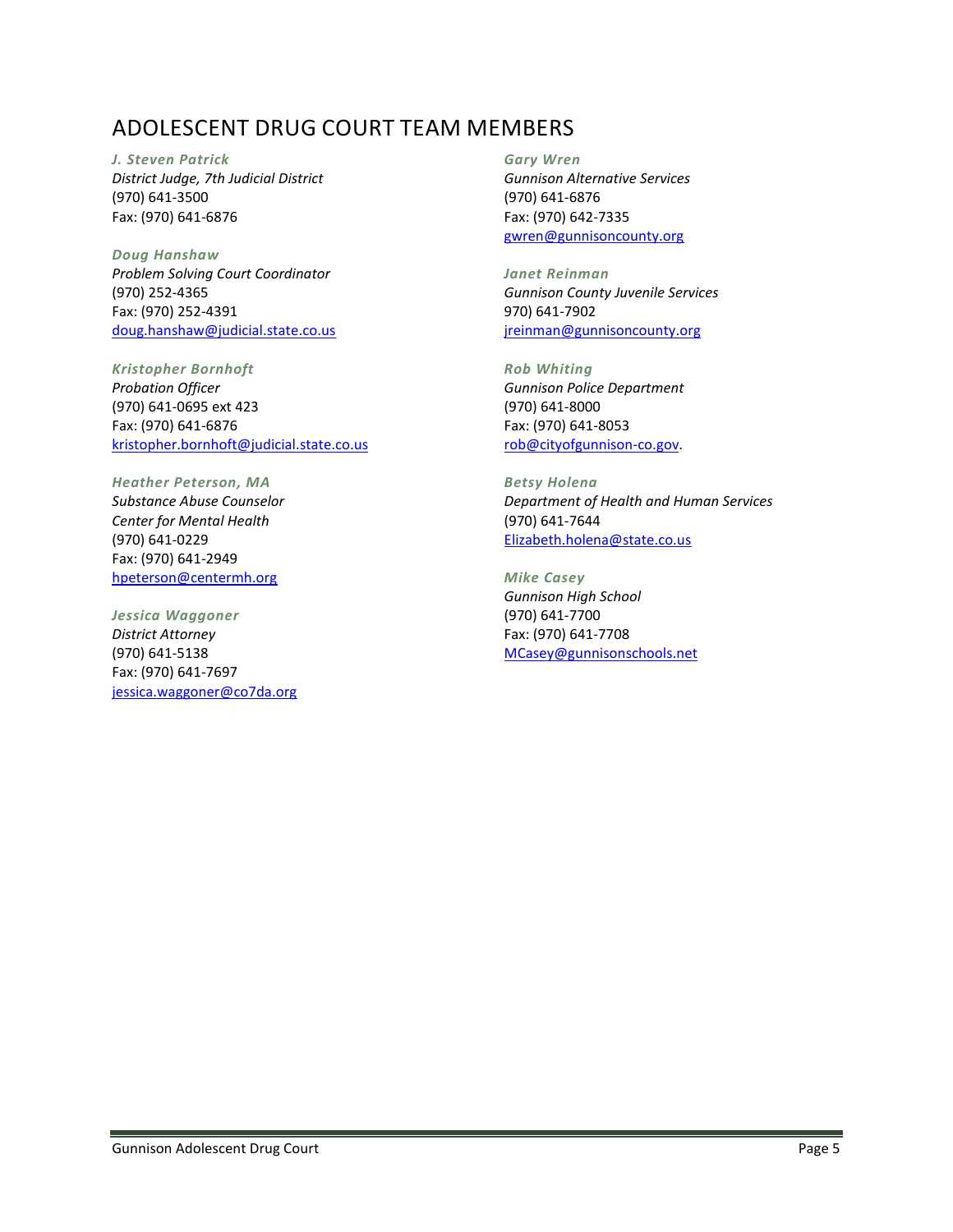## HOW IT WORKS

Upon entering Adolescent Drug Court, you will meet with your Probation Officer to develop a case plan. Your case plan will set *attainable*, short-term goals with clearly defined action steps.

Contact with your PO and treatment provider is based on initial assessments and your personal case plan. Each treatment phase has its own treatment goals and skill sets you will be responsible for achieving. Your progress through the phases is based on your behavior and the recommendations of your PO and your treatment provider.

The ADC team manages the individual drug court plan for each participant. The Team staffs cases prior to the drug court session and reviews each adolescent's progress with information from Team members.

Criminal charges received after admission into Drug Court will result in suspension from the program until a disposition is reached. If new charges are picked up, the participant may result in dismissal from the program.

## ADOLESCENT DRUG COURT PROGRAM RULES

As a participant, you will be required to abide by the rules outlined in the participant contract, including but not limited to the following:

- $\div$  You must abstain from the use of all mind altering substances, illegal drugs and alcohol
- You may not possess any mind altering substances, illegal drugs, alcohol or any paraphernalia
- ❖ You must submit to random alcohol and drug testing
- Attend all treatment sessions as scheduled on time
- Personal needs must be scheduled around Adolescent Drug Court requirements, which include but are not limited to Court reviews, treatment, probation appointments and drug testing
- ❖ Complete Useful Public Service hours as required by the Court
- You must inform your treating physicians you are participating in a program and may not take narcotic or addictive medications or drugs
- \* You may not possess any weapons while in the Adolescent Drug Court program
- \* Keep the ADC Team informed of your current address and phone number at all times
- \* You must dress appropriately for Court reviews and treatment sessions
- Cell phones must be turned OFF before entering the Courtroom or treatment session (no silent ring, no vibrate mode)
- $\div$  If you fail to comply with any of the phase requirements, you may be regressed back to an earlier phase
- Participants shall submit to a search of their residence, person, locker or vehicle at the request of their probation officer or other law enforcement officials.
- Abide by all other rules and regulations imposed by the Adolescent Drug Court

## COURT HEARINGS

While in the ADC, participants will attend court twice a month. Respondents, their parents or guardians, are required to attend court the first session of the month. At each session, the participant and/or the respondents will meet with the ADC team to discuss their progress in the program.

Participants are expected to attend court appearances; a warrant for your arrest will be issued if you fail to appear.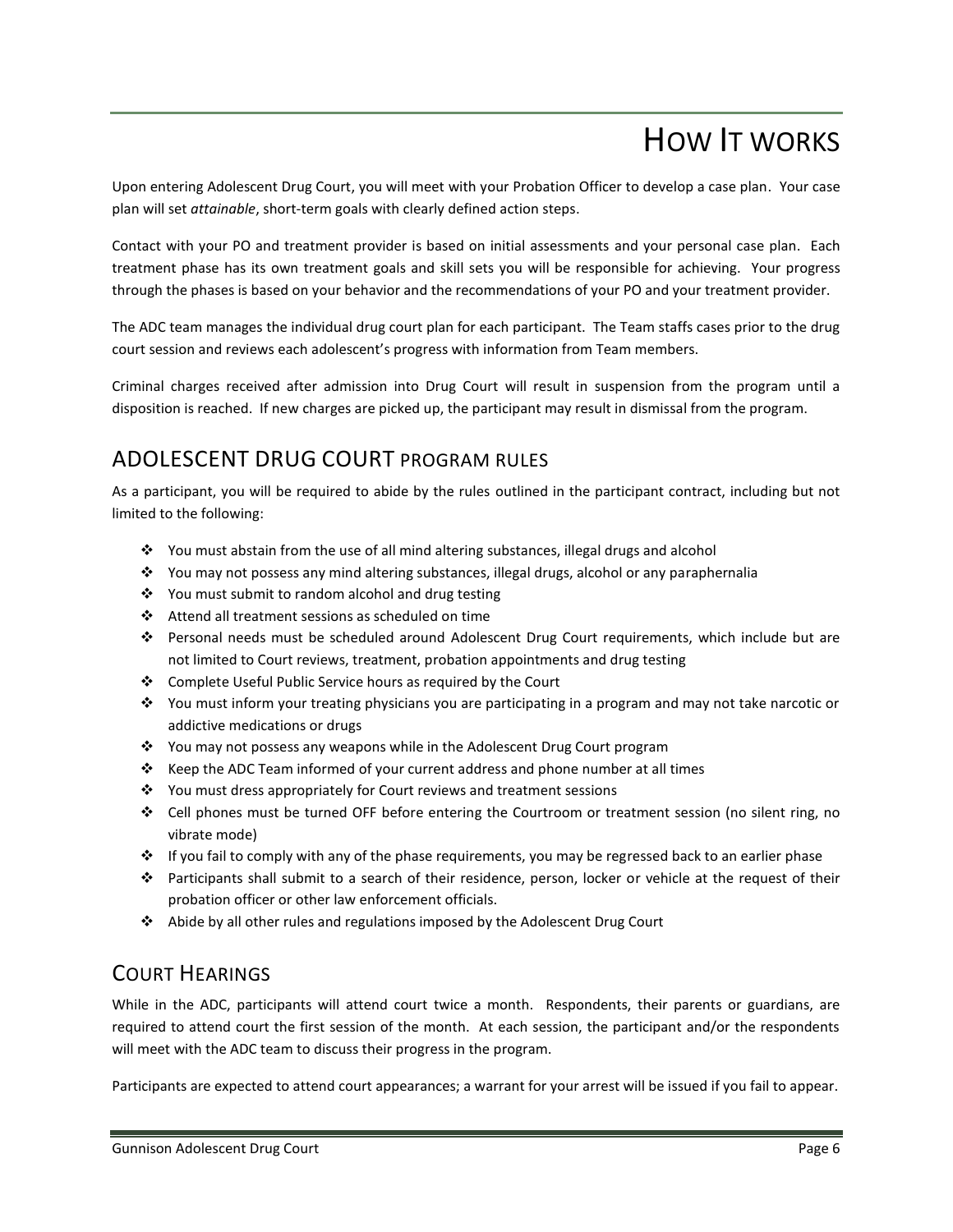#### *When in the Courtroom*:

- $\checkmark$  Be appropriate in dress and behavior
- $\checkmark$  Arrive early
- $\checkmark$  Turn OFF your phone (not on silent, not on vibrate)
- $\checkmark$  Stand when you speak to the Judge
- $\checkmark$  Listen carefully to what the judge says; what he says is a court order
- $\checkmark$  Stay for the whole time with the other participants

### GROUP SESSIONS: HOW TO MAKE THE MOST OF THEM

- Attend every group session on time
- Be honest with yourself and others
- Listen carefully and respectfully to the counselor and the other clients
- Be supportive of other clients. If you disagree with someone, be polite when you speak to him or her. Do not attack people personally.
- Do not talk about other clients' personal information outside group. Clients must be able to trust one another if they are to feel comfortable sharing their thoughts.
- Participate in group discussions; Ask questions when you do not understand something
- Allow time for the other clients to participate; Do not dominate the conversations.
- After the session is over, think about what you learned and try to apply it to your recovery.
- Work on homework assignments that the counselor gives you.

### FAMILY PARTICIPATION

*The participant's family plays the biggest role in affecting change in their life.* There are ways in which they are expected to help the adolescent on their path to recovery while they are in the ADC program:

- The PO will conduct home visits to make sure the adolescent lives there and to make sure they are following the program's rules
- Respondents will come to court for the first session so that the ADC team can update them on the adolescent's progress
- Respondent will attend an initial meeting for the adolescent with the counselor.
- The family will participate in counseling if it will benefit the adolescent's growth
- Adolescent will be required to bring the \$5.00 co-pay to group sessions weekly
- In all cases, confidentiality will be observed and boundaries maintained with the following exceptions:
	- o If the adolescent verbalizes suicidal or homicidal intent
	- $\circ$  If the adolescent engages in such high risk behaviors that place them at significant risk of harm.

### WHAT FINANCIAL OBLIGATIONS DOES A PARTICIPANT'S FAMILY HAVE?

Probation pays the majority of the fees for the program. Adolescents are expected to work part time jobs to help defray the costs of the program as they are expected to pay \$5.00 each time they attend a session at the Center for Mental Health. The initial intake fee costs \$100.00 at the Center for Mental Health, and each probationer is responsible for paying for their drug tests.

Alternative sources of funding are always being explored!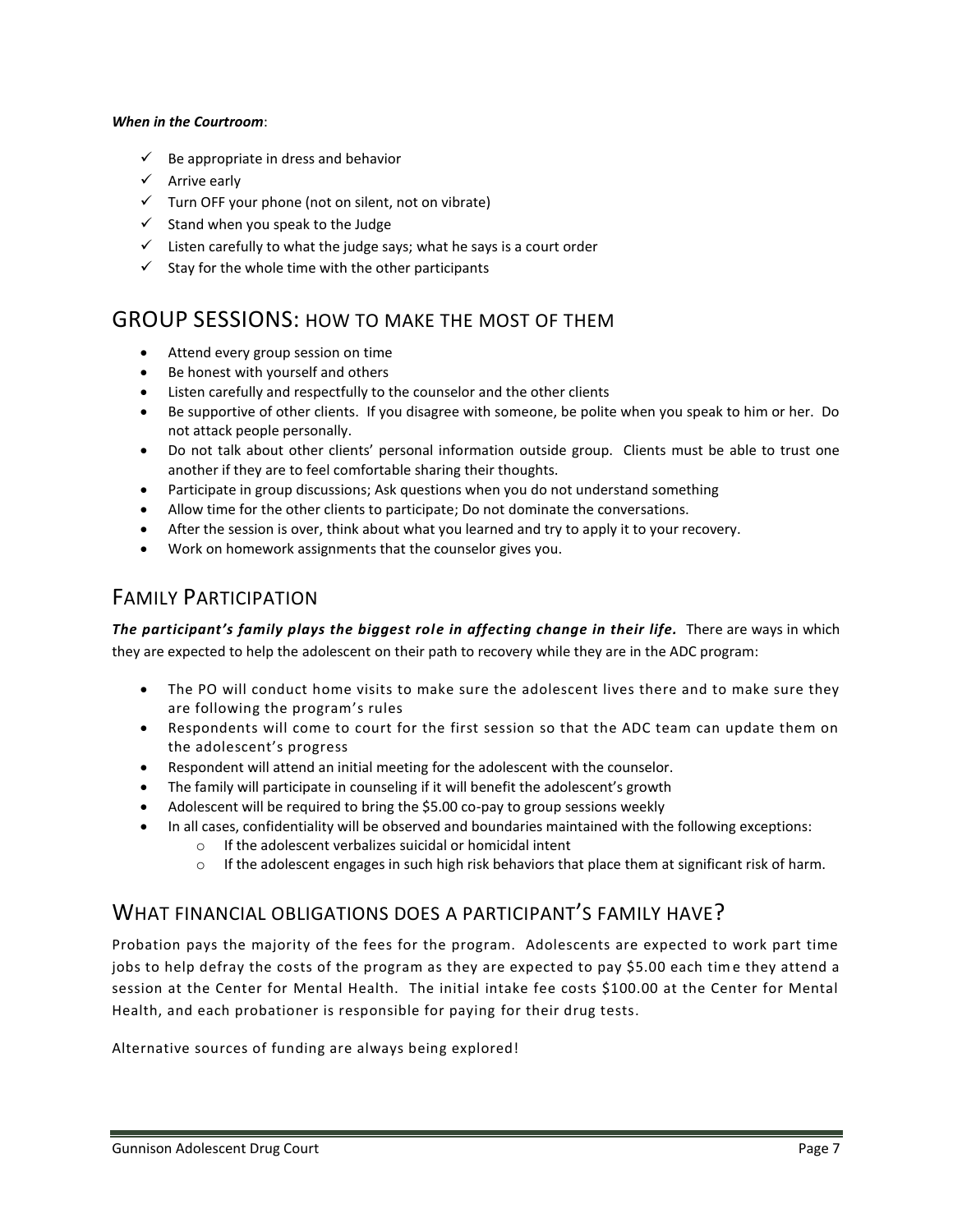## CONTINUING EDUCATION

Participants are required to either be enrolled in school full time or employed a minimum of 30 hours per week. It is also acceptable if they work 30 hours per week on their Useful Public Service. There are a variety of acceptable education programs; the PO will work with the family to determine what is the most appropriate. The adolescent is required to diligently attempt to get C's or better while they are in school, and they will provide the PO with access to their grades.

The PO will also perform school visits to ensure that the adolescent is in attendance and talk with teachers about performance and behavior.

Unexcused school absences or excessive excused absences or tardiness will be sanctioned.

### TRAVEL

- Speak personally with your probation officer before you travel out of town. In some instances, it may be necessary to get permission from the Court.
- If you are permitted to leave the state, you need to obtain a travel permit from your probation officer.
- Expect to take alcohol and drug screens while you are away. You will need to find a collection site before you leave for your trip. Travel is never an excuse to miss drug screens.
- Remember, permission to leave may be rescinded (taken away) at any time based upon your compliance with the program.

## **CONFIDENTIALITY**

*Protecting your privacy is very important to us.* The Health Insurance Portability and Accountability Act of 1996 ("HIPAA"), 45 C.F.R. Parts 160 & 164 require that your identity and privacy be protected. In response to these regulations, Adolescent Drug Court has developed policies and procedures to guard your privacy. You will be asked to sign a Release of Information for the sole purpose of hearings and reports concerning your specific Adolescent Drug Court case.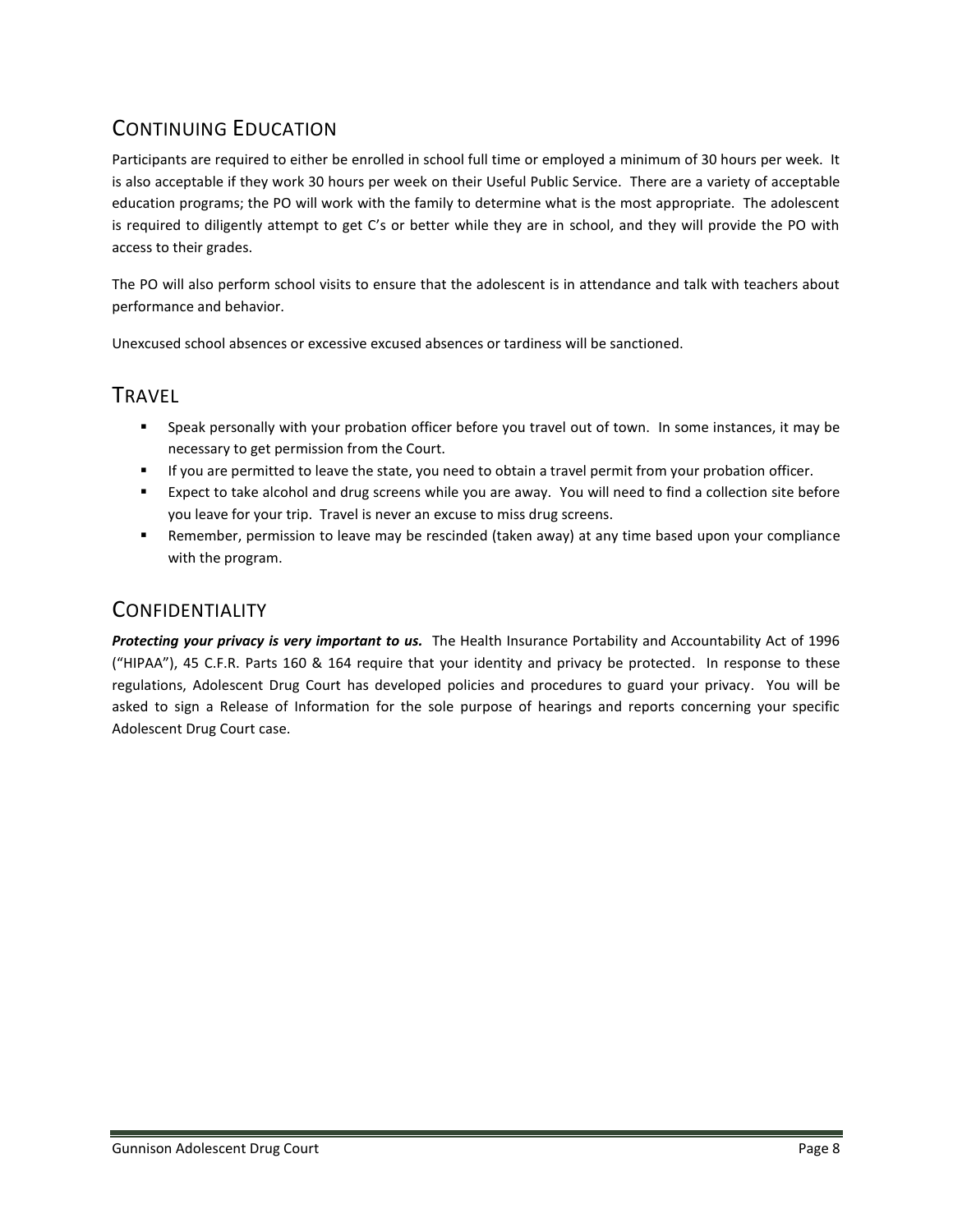## DRUG SCREENS

Since achieving and maintaining sobriety is one of the main goals of the Adolescent Drug Court program, you will be tested randomly throughout the entire Adolescent Drug Court Program. Drug testing is generally done using urine screens, and breathalyzers. Other mechanisms used to monitor sobriety may include SCRAM, Antabuse, hair follicle tests, or other procedures approved by the court. Participants are responsible for the costs of testing, unless other arrangements have been made with your probation officer or treatment provider.

### *REMEMBER:*

- o *You are responsible for what enters your body*. All mind-altering substances are prohibited in ADC; this includes alcohol and legal substances used for that purpose.
- $\circ$  Testing will be done on a random basis. The number of tests per week may vary and depend on the phase you are in.
- o You will be observed to ensure freedom from errors.
- o Methods of testing are determined by the Adolescent Drug Court Team and are not negotiable.
- o Missed, dilute, altered or refused screens will be considered positive and subject to sanction. *Urine samples with creatinine levels below 20 mg/dl (dilute) or above 400 mg/dl will be considered invalid and subject to sanction*
- o Any detectable level of alcohol, drug or mood altering substance is considered a positive test.
- o If you have a positive test in any ADC phase and you have *not been honest* about your drug, alcohol or other substance use before testing positive, the Judge will apply an immediate sanction.
- o If for some reason you miss a drug screen or you are unable to submit a UA during business hours, *you should inform your probation officer immediately and submit as soon as possible.* A missed screen will result in a court imposed consequence.
- $\circ$  The Probation Officer or treatment provider may request a drug screen at any time, even if the phone line did not tell you to test. Refusal to submit a drug screen will result in a sanction.
- $\circ$  Do not take any medication (including over the counter medications) without first talking with your Probation Officer. If you have a change in medication, notify your Probation Officer immediately. Never take someone else's medication.
- o Do not alter your hair color in any way without permission of the ADC team.
- o Do not eat poppy seeds while in the program.
- o Lack of money to pay for a drug screen does not excuse you from submitting. If you cannot pay you must still physically report to the testing facility. Contact your Probation Officer upon your arrival at the facility.
- $\circ$  If there is any doubt about drug screen results, you may be required to get a GCMS confirmation. Additionally, you may be required to obtain a hair test, or an ETG.
- o Do not attempt to dilute your sample. Do not attempt to tamper or alter your sample. Do not attempt to substitute your sample. These are dishonest actions that defy the purpose of Adolescent Drug Court. These acts will have grave consequences and may result in expulsion from the program.
- o Positive alcohol/drug screens, drug use, and/or missed screens will result in sanctions, increased treatment, and/or increased monitoring.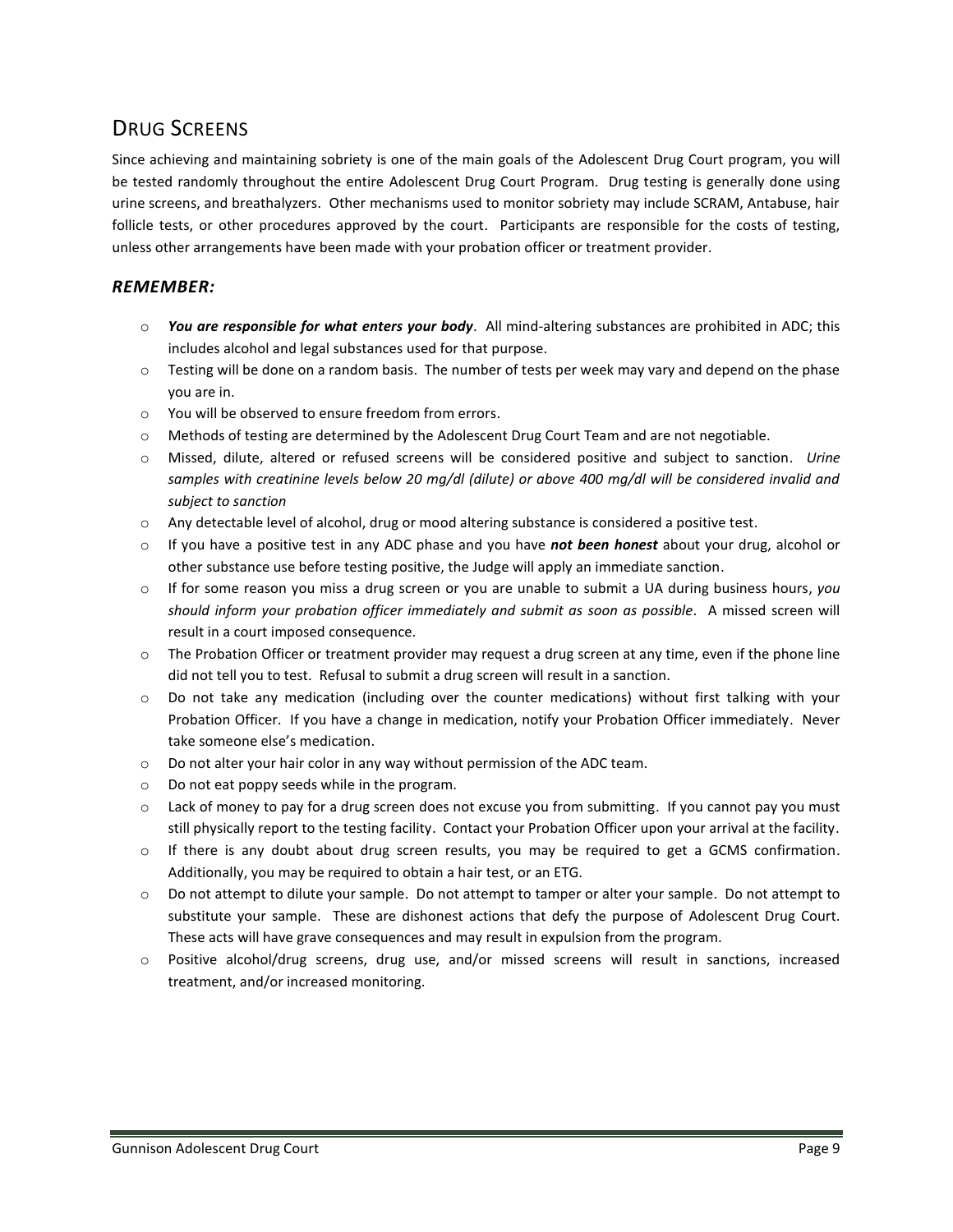### *THE FOLLOWING EXCUSES WILL NOT BE ACCEPTED*

| "I didn't use, I was just around it."      | "I took some medication."                      |
|--------------------------------------------|------------------------------------------------|
| "I didn't smoke, it was a shotgun."        | "Someone must have put something in my drink." |
| "It must be something in my sports drink." | "I took an herbal supplement."                 |
| "I drank a lot of water."                  | "I ate a poppy seed muffin."                   |
| "Someone put something in my food."        | "I didn't know it was a weed lollipop."        |

### PRESCRIPTION DRUG USE

### *The use of medical marijuana is prohibited in the Adolescent Drug Court. Applying for a medical marijuana license is prohibited while enrolled in the Adolescent Drug Court.*

You are expected to inform treating physicians that you are recovering from substance dependence and that taking addictive or habit forming medications could be detrimental to your recovery.

If it is determined that you need of an addictive or habit forming substance, then you should make every effort to obtain a non-narcotic prescription, if one is available.

If you are prescribed addictive or habit forming medication, then you are required to inform (leave a message if they are not available) your treatment provider and Probation Officer. The ADC team will then decide if the medication is appropriate.

You will sign a release of information to allow the ADC team to exchange information with the prescribing physician. The ADC team will verify that everything you reported is accurate, including that you informed that prescribing doctor that you are recovering from substance dependence.

Participants are expected to notify the Probation Officer of any changes in medications.

Participants with a history of abusing addictive or habit forming medications will be subject to additional requirements.

#### *Failure to follow the above protocol will result in a sanction and a possible increase in treatment.*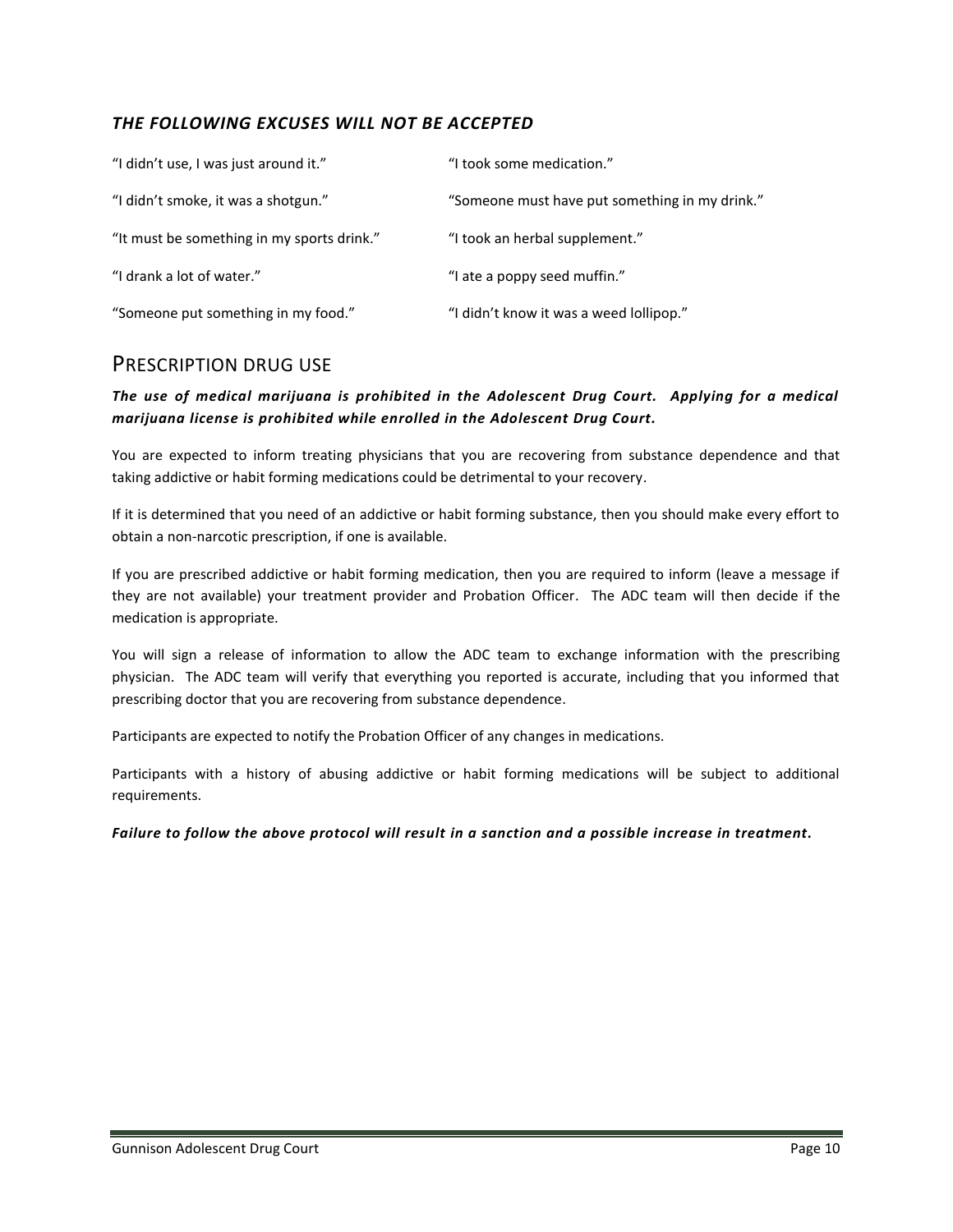## INCENTIVES AND SANCTIONS

**Incentives** *are rewards for positive behavior*

**Sanctions** *are the imposition of a consequence for negative behavior*

### **INCENTIVES**

Frequent Court reviews afford the Adolescent Drug Court Team the opportunity to respond quickly to your behaviors, whether positive or negative. When you demonstrate compliance and progress in treatment, you will be awarded incentives.

### *Incentives used by the Court may include:*

- **S** Recognition from the Court
- **S** Prize drawing
- **Starfficates and gift cards**
- $\Diamond$  Promotion to the next phase
- $\textcircled{\tiny{\textcircled{\tiny{R}}}}$  Reduced supervision (PO meetings, later curfew, etc.)

### **SANCTIONS**

If you continue to use illegal substances or violate program rules, you will be subject to sanctions. Sanctions will be imposed every time a non-compliant behavior occurs. The sanctions imposed will increase in severity for serious violations as well as repeated violations. Sanctions will be imposed for the entire period you are involved in the Adolescent Drug Court program.

#### *Sanctions used by the Court may include but are not limited to:*

- Community service
- **Increased or daily reporting**
- Weekender work crews
- **Electronic Home Monitoring (EHM)**
- **SCRAM**
- **Increased substance testing**
- **Time in detention**
- Phase regression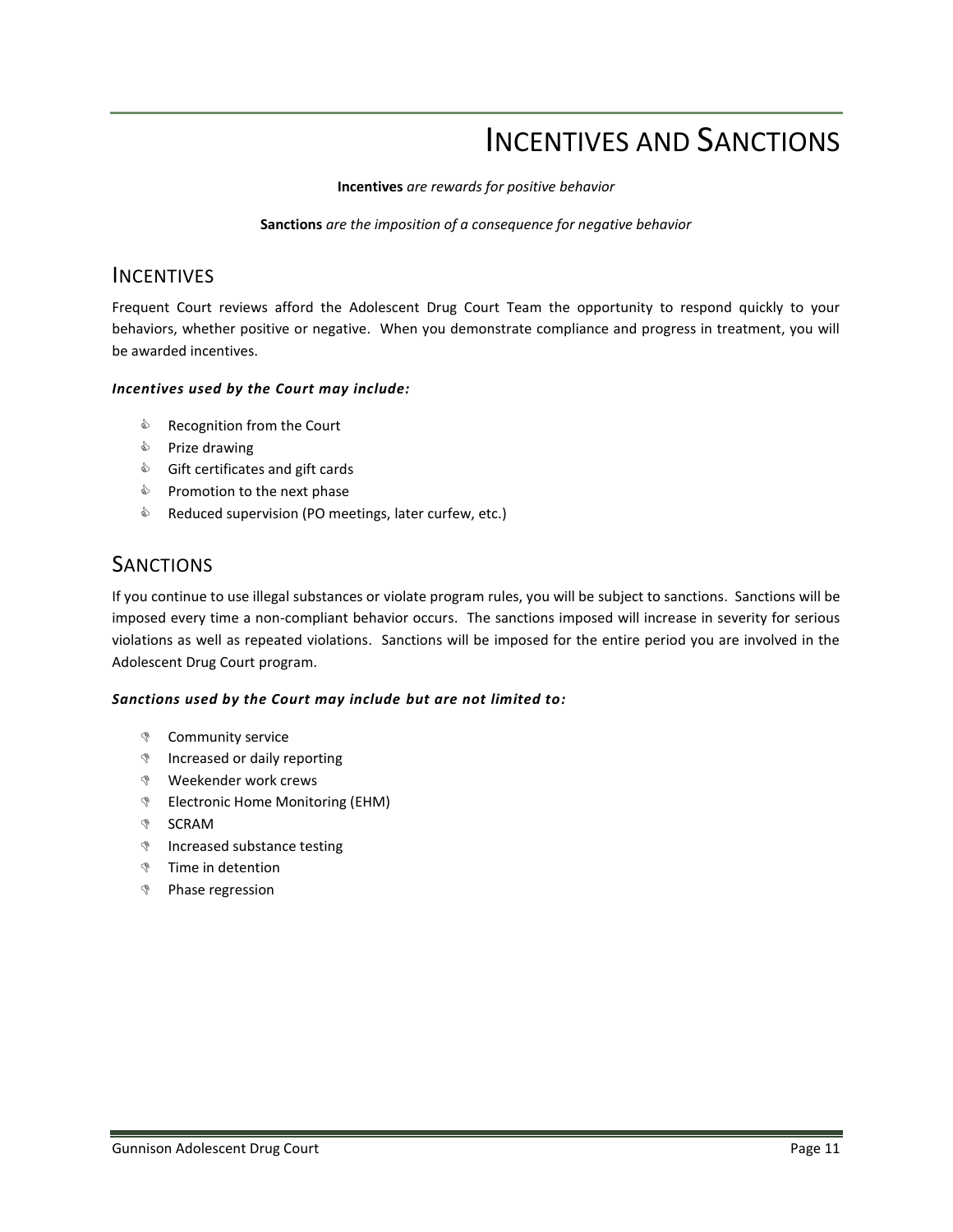## PHASE GUIDELINES

## PHASE ONE: ORIENTATION AND STABILIZATION

#### *Duration –Minimum of one month*

Phase One: The starting point of your involvement with the Adolescent Drug Court. It is during this period you will *make initial contact with your Probation Officer, treatment provider and monitoring agency.* 

You will be required to:

- Attend all scheduled Court appearances
- Meet with your probation officer at least once a week.
- Attend drug/alcohol evaluation and intake appointment(s) and any scheduled treatment appointments
- Complete case plan
- Submit to drug screens (UA, BA, etc.) as directed
- Engage in positive activities/supports
- Enroll and begin in a Cognitive Behavioral Therapy (CBT) program (example: Moral Reconation Therapy, or MRT)

To advance to Phase Two, you will have completed the following (check off when completed):

- $\Box$  Minimum of two weeks of sobriety
- $\Box$  Minimum of one month in phase one
- $\Box$  Attend at least one peer support group
- $\Box$  Complete goals outlined in Case Plan
- $\Box$  Active participation in treatment
- □ Attend one session of CBT
- □ UPS hours are current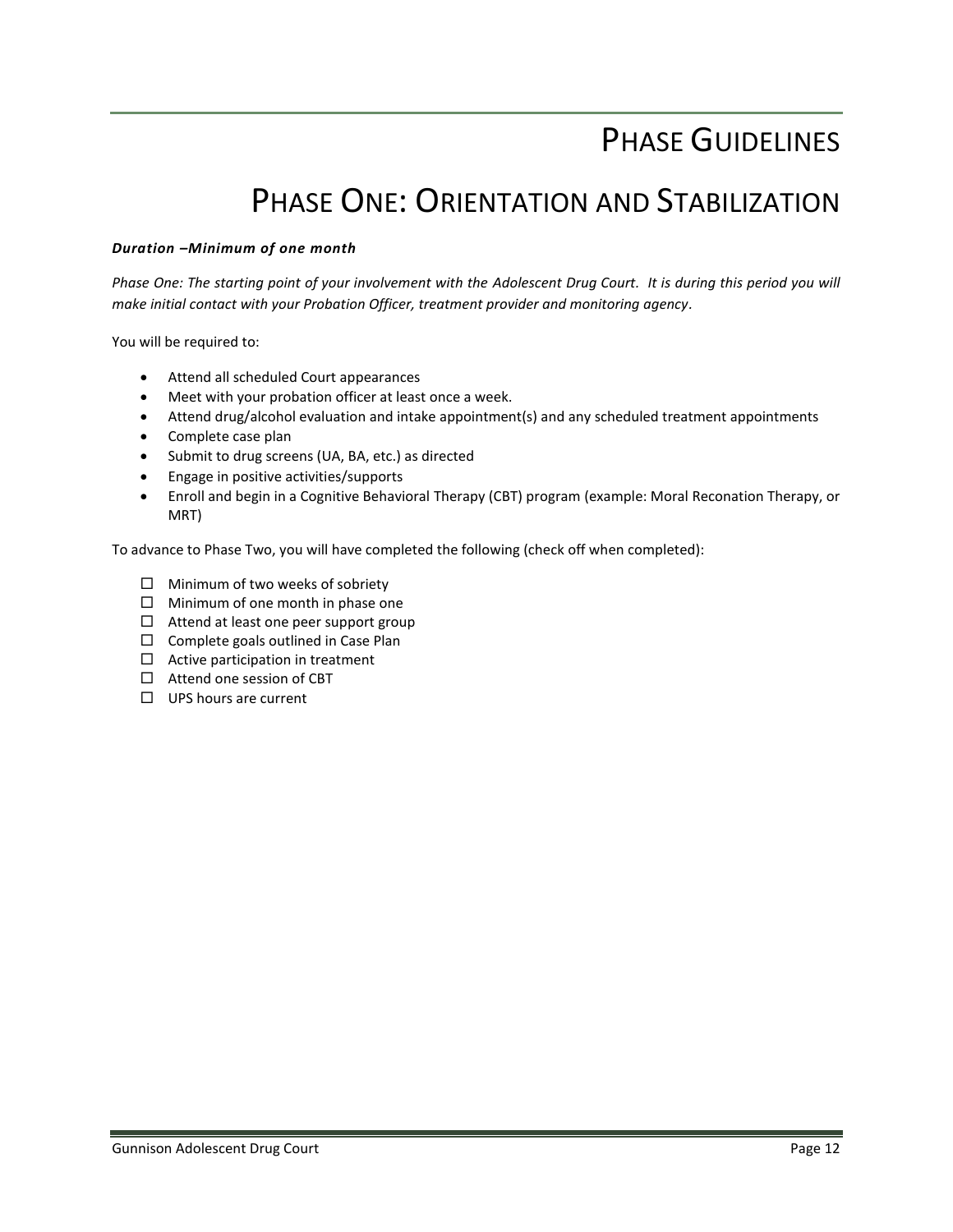## PHASE TWO: SOBER LIVING SKILLS

#### *Duration –Minimum two months*

*You have proven to yourself and Adolescent Drug Court that you can be successful in the choices you make. Now, you must stabilize your life! Have you struggled with maintaining a job, caring for yourself and/or your family?*  Focusing on sober living skills will empower you in recovery by teaching healthy life skills that can support your *ongoing progress. During Phase Two you must have a safe place to live with other sober individuals, and develop a schedule.* 

You will be required to:

- Attend all scheduled Court appearances
- Meet with your probation officer at least once a week
- Submit to drug screens (UA, BA, etc.) as directed
- Attend all treatment appointments identified in your treatment plan
- Complete case plan
- Be enrolled in continuing education, employed or other approved plan

To advance to Phase Three, you will have completed the following (check off when completed):

- $\Box$  Minimum of two months of sobriety
- $\Box$  At least two months in Phase Two
- $\Box$  Two weeks prior to transition to Phase Three, must be without violation
- $\Box$  I have obtained employment or other approved plan (education, voc rehab, etc.)
- □ Active in treatment
- $\Box$  Active in peer support group or pro-social activity
- $\Box$  Complete goals from case plan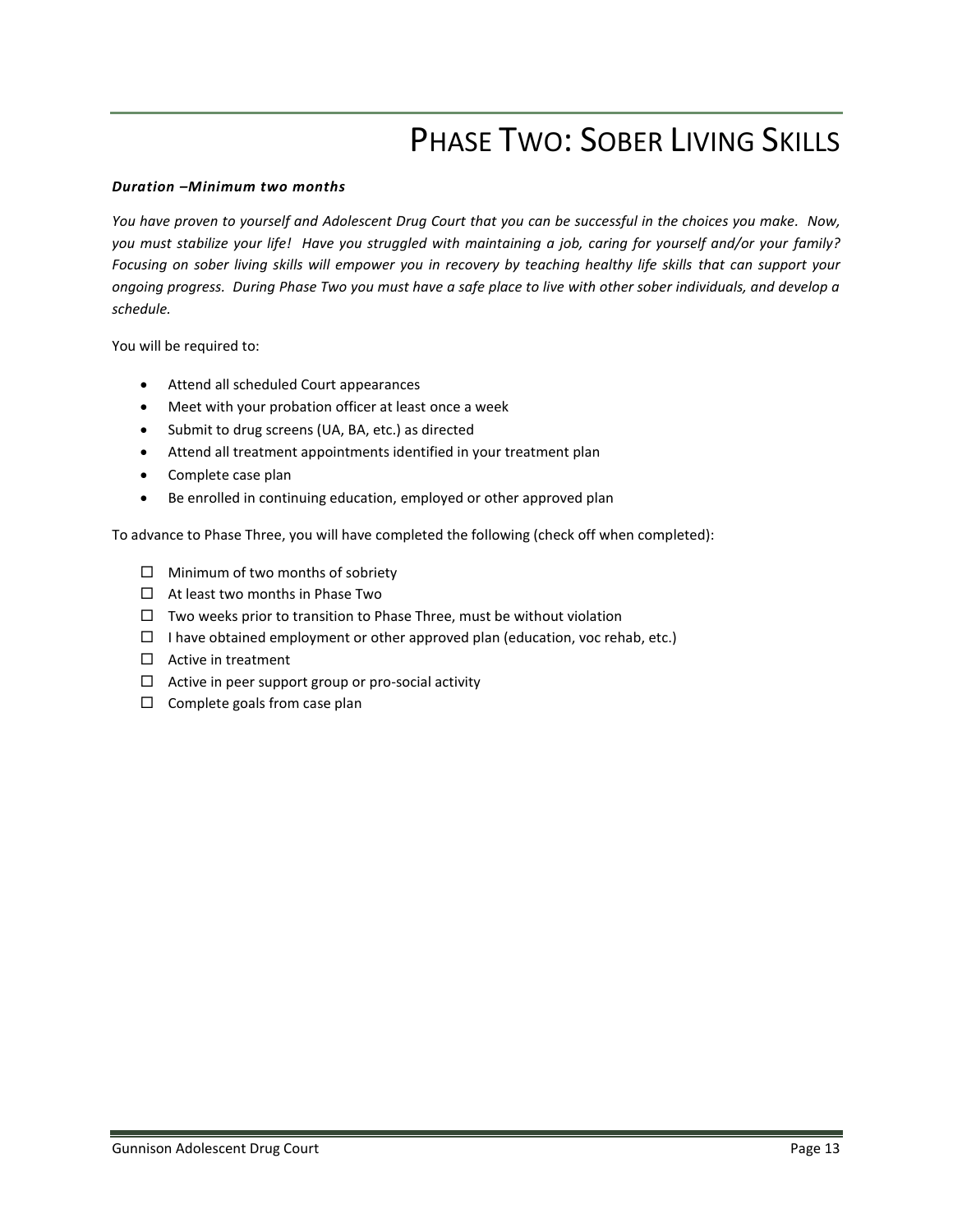## PHASE THREE: RELAPSE PREVENTION

#### *Duration –Minimum of three months*

*Graduation to Phase Three is an accomplishment and triumph. The power and control you have proven has earned you this great accomplishment. The road to recovery is usually long and hard. Take a minute and look at the progress you have made so far. Way to go! As you continue through the program, you may encounter slips, trips, and lapses. In this phase, you will learn how to reach out for help when you fall, use this as a learning opportunity, and keep going.* 

You will be required to:

- Attend all scheduled Court appearances
- Meet with probation officer at least once every two weeks
- Submit to drug screens (UA, BA, etc.) as directed
- Attend all treatment appointments identified in your treatment plan
- **•** Begin working on a Relapse Prevention Plan
- Active in peer support group or pro-social activity
- Enrolled in continuing education, employed or other approved plan
- Complete Case Plan

To advance to Phase Four, you will have completed the following (check off when completed):

- $\Box$  Minimum of at least two months sober
- $\Box$  At least three months in Phase Three
- $\Box$  Have a sponsor or a mentor (must be approved)
- $\Box$  Active in treatment and peer support group/pro-social activity
- $\Box$  Three weeks prior to transition to phase four, must be without any violation
- $\Box$  Must be employed or other approved plan
- $\Box$  Complete Relapse Prevention Plan (must be approved)
- $\square$  Complete goals from case plan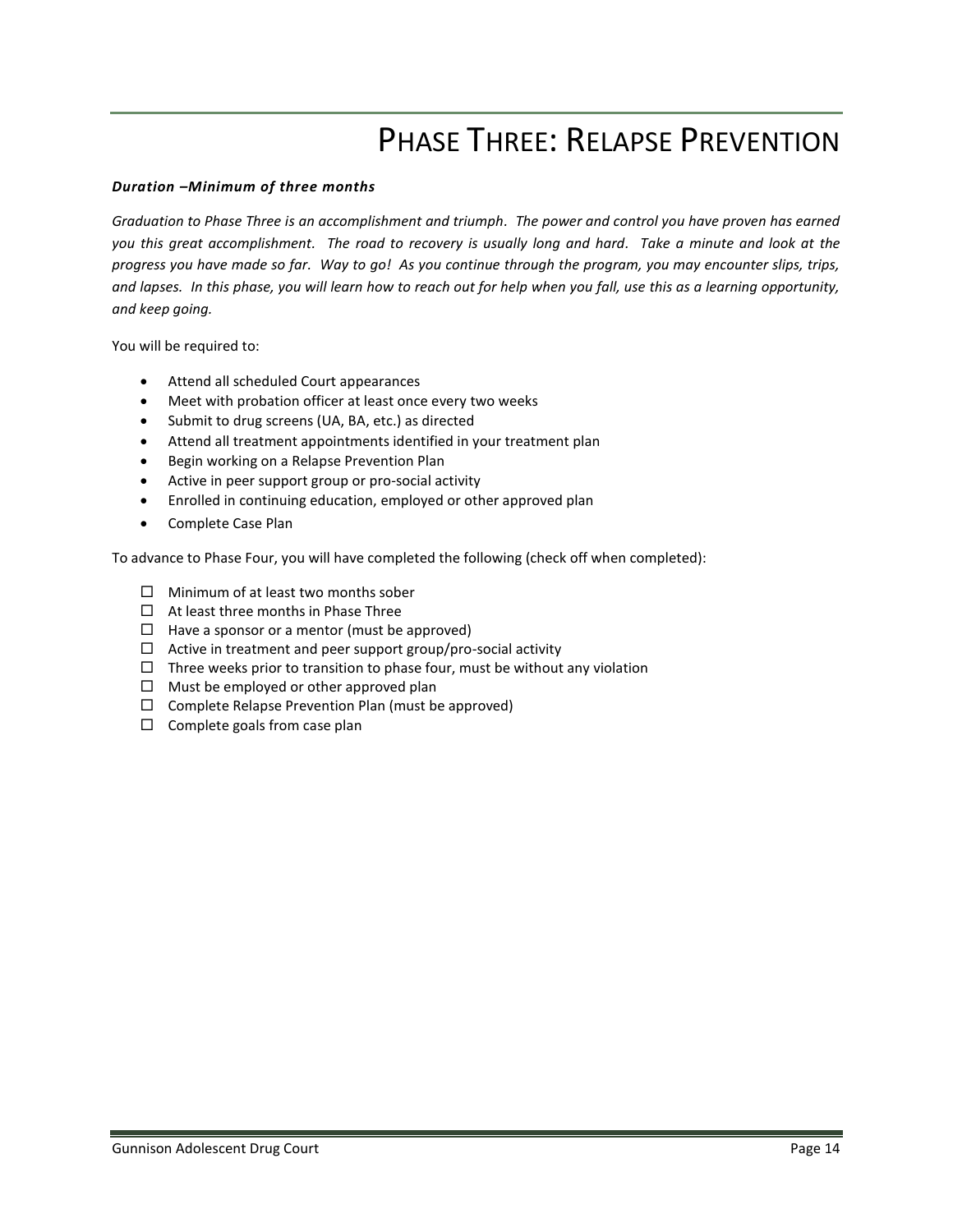## PHASE FOUR: MAINTENANCE

#### *Duration –minimum of three months*

*CONGRATULATIONS! You made it to the final phase of the Adolescent Drug Court. You should be proud of your accomplishments thus far. Upon completion of this phase, you will be eligible for graduation.* 

You will be required to:

- Attend all scheduled Court appearance
- Meet with your probation officer at least once every two weeks
- Submit to drug screens (UA, BA, etc.) as directed
- Attend all weekly treatment appointments identified in your treatment plan
- Active in peer support group/pro-social activity and sponsor/mentor
- Enrolled in continuing education, employed or other approved plan
- Begin working on your transition plan

### **GRADUATION**

**Graduation from the Adolescent Drug Court program is recognized as a very important event. Your loved ones will be invited to join you at a special ceremony as the ADC Team congratulates you for successfully completing all the phases of the program and achieving your goal to reclaim a drug -free life.** 

In order to be eligible for graduation, the following criteria must be met:

- $\Box$  At least five months of sobriety
- $\Box$  Minimum of three months in phase four
- $\Box$  The four weeks prior to graduation must be without any violation
- $\square$  Complete the transition plan
- $\Box$  Active in peer support group/pro-social activity and sponsor/mentor
- $\square$  Enrolled in continuing education, employed or other approved plan
- $\Box$  All restitution, fines and fees must be paid in full or as approved by the court
- $\Box$  Prepare a verbal statement to be given at the graduation ceremony
- $\square$  Complete goals from case plan

#### *The ADC will hold a celebration when you successfully graduate!*

### CONTINUING CARE AND MENTORSHIP

The Adolescent Drug Court Team strongly encourages those who successfully complete the program remain involved in support groups and other activities that will assist them in their ongoing recovery efforts. Graduates are also encouraged to maintain their connection with the Adolescent Drug Court Team by attending Adolescent Drug Court, continuing mentorship, and attending graduation ceremonies.

Possible mentor activities including speaking to groups, meeting with other Adolescent Drug Court participants who are struggling, and helping participants connect with a community support group. If you are interested in becoming a mentor, please speak with your probation officer.